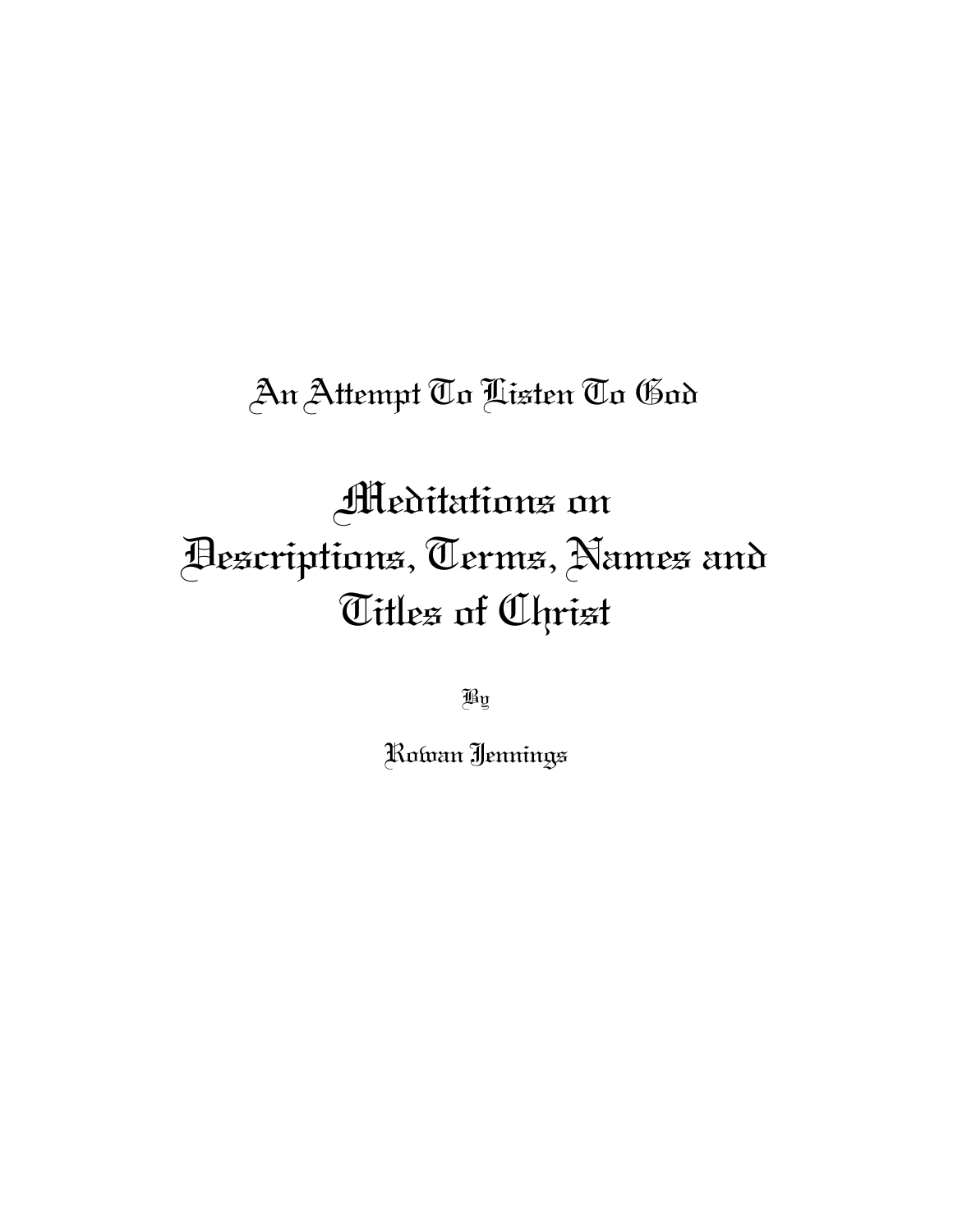#### **Introduction**

One of life's highest occupations is the meditation on Christ. Valuable as it is to study church truth, prophecy, etc., yet far greater than these is the occupation of the heart and mind with the Person of our Lord.

It is a blessed thing when individuals can worship the Lord. However, when saints, collectively in truth and spirit, combine their thoughts and mediations on Him, it is an enriching experience. It is a tragedy when the remembrance of the Lord becomes a matter of suitability to me. This is not always the case for there are many who desire to meet with the saints and remember the Lord, but due to varying situations cannot. But for those who can, the remembrance meeting is just another church service which does not appeal to them, and they do not attend.

It is our privilege to be with saints in various parts of the world, joining with them in the meditations of His Names, descriptive terms, titles and types.

My desire is that that the compiling of these names of Christ etc., will be used by the Holy Spirit to lead us into a deeper wonder of His Person, Pre-eminence, and Perfections. In Judges 13:18 the Angel of the Lord was questioned concerning His name. The answer was: "It is Wonderful". This is a word which means "secret, remarkable, and comes from a root which indicates that which is far greater than our comprehension. It is recorded in Matt. 11:27 that our Lord Himself said: "No man knoweth the Son, but the Father". The hymn-writer expressed it beautifully; The Father only, glorious claim, The Son can comprehend". As we comprehend Christ, we are privileged to meditate on One whose:

> Name is higher than all others. (Phil. 2:9; Heb. 1:4-8) Glory is greater than all others. (Rev. 5:1-14) Power is transcendent above all others. (Jn. 2:19; 10:18) Morality towers above all others. (Psa. 45:2) Position is pre-eminent above all others. (Eph. 1:20-22; 1 Pet. 3:22)

To meditate on Christ is to see a man who is unmatched, unequaled, unrivaled, unexcelled, and unsurpassed. To impress on our minds the vastness of His glory God has, in the Scriptures, given us several hundred titles and descriptions of Christ, some of which the Lord has shown to me.

The word "glorious" is used in several ways relating to the Lord.

- 1) His glorious Holiness:
	- a) "Who is like unto Thee, O Lord, among the gods? who is like Thee, glorious in holiness?" (Ex. 15:11)
- 2) His glorious body:
	- a) "Who shall change our vile body, that it may be fashioned like unto his glorious body, according to the working whereby he is able even to subdue all things unto himself." (Phil. 3:21)
- 3) His glorious power:
	- a) "Thy right hand, O Lord, is become glorious in power." (Ex. 15:6)
	- b) "Strengthened with all might, according to his glorious power, unto all patience and longsuffering with joyfulness." (Col. 1:11)
- 4) His glorious work:
	- a) "His work is honorable and glorious: and His righteousness endureth forever." (Psa. 111:3)
- 5) His glorious rest:
	- a) "And in that day. . .to it shall the Gentiles seek: and His rest shall be glorious." (Isa. 11:10)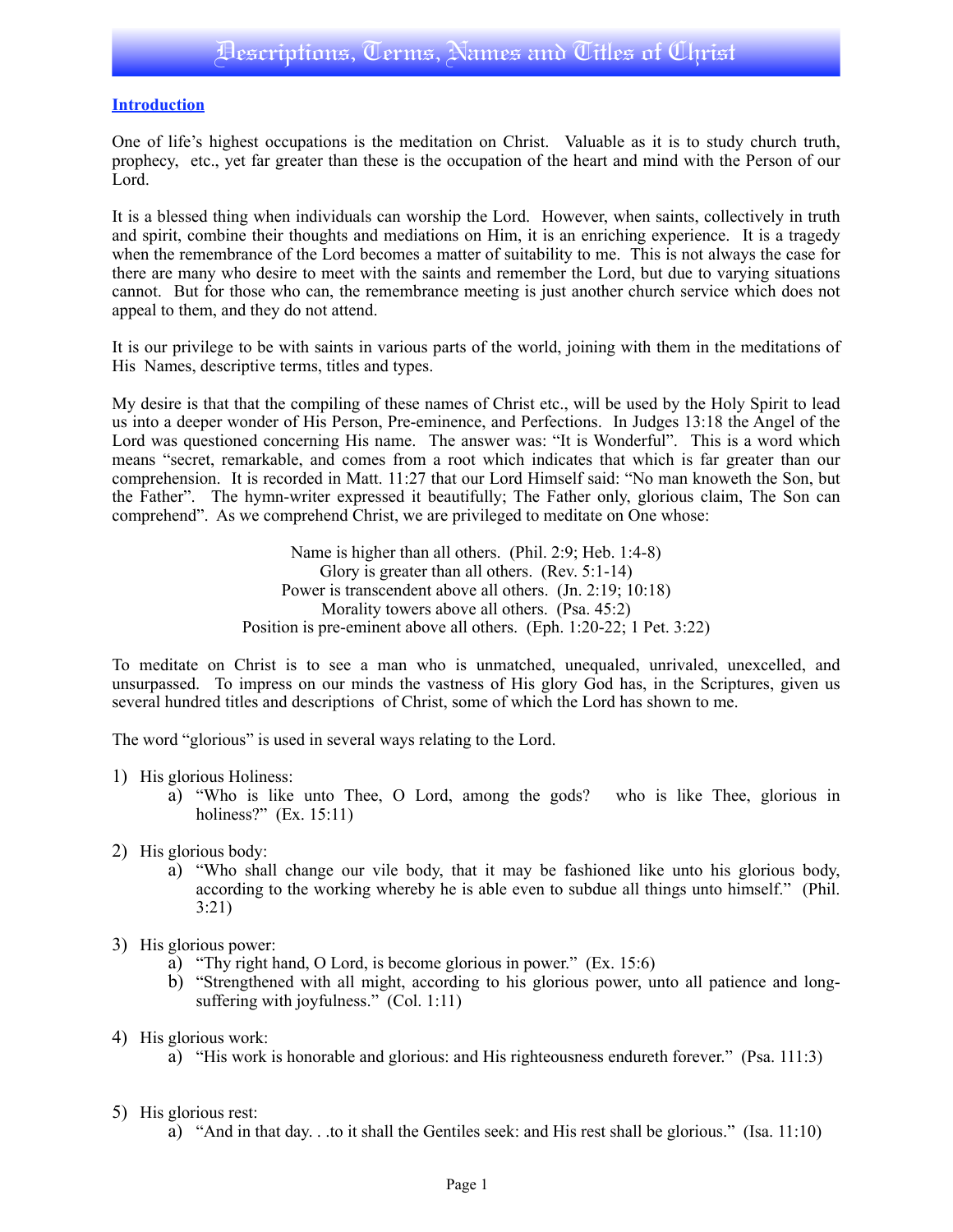- 6) His glorious gospel:
	- a) "The god of this world hath blinded the minds of them that believe not, lest the light of the glorious gospel . . . should shine unto them." (2 Cor. 4:4)
- 7) His glorious appearing:
	- a) "Looking for that blessed hope, and the glorious appearing of the great God and our Saviour Jesus Christ." (Titus 2:13)
- 8) His glorious name:
	- a) "That thou mayest fear this glorious and fearful name, THE LORD THY GOD." (Deut. 28:58).
	- b) "Then the Levites, ....... said, Stand up and bless the LORD your God for ever and ever: and blessed be thy glorious name, which is exalted above all blessing and praise." (Neh. 9:5)

At times the saints of God sing words which are absolute truth concerning that glorious name:

Join all the glorious names, of wisdom power and love That mortals ever knew, that angels ever bore All are too mean, to speak His worth Too mean to set my Saviour forth.

It must be remembered that these are also descriptive terms and consequently the precise name will not be found in the reference.

| <b>Beginning With</b><br><b>The</b><br>Letter |     | <b>Descriptive Terms, Titles, Names and Types</b><br>of Our Lord | <b>Reference</b>  |
|-----------------------------------------------|-----|------------------------------------------------------------------|-------------------|
|                                               | 1.  | <b>Author of Eternal Salvation</b>                               | Heb. $5:9$        |
|                                               | 2.  | Almighty                                                         | Rev. 1:8          |
|                                               | 3.  | Arm of the Lord                                                  | Isa. 53:1         |
|                                               | 4.  | Advocate with the Father                                         | $1$ Jn. $2:1$     |
|                                               | 5.  | Anchor of the soul                                               | Heb. 6:19         |
|                                               | 6.  | Apostle and High Priest                                          | Heb. $3:1$        |
|                                               | 7.  | Altogether lovely                                                | Song of Sol. 5:16 |
|                                               | 8.  | Amen                                                             | Rev. 3:14         |
|                                               | 9.  | Angel of the Lord                                                | Gen. 22:15        |
|                                               | 10. | Ark of the Covenant                                              | Heb. 9:4          |
|                                               | 11. | Aloes                                                            | Psa. 45:8         |
|                                               | 12. | Angel of His Presence                                            | Isa. 63:9         |
|                                               | 13. | Appointed Heir                                                   | Heb. 1:2          |
|                                               | 14. | Author of faith                                                  | Heb. 12:2         |
|                                               | 15. | Apostle                                                          | Heb. $3:1$        |
|                                               | 16. | Alpha                                                            | Rev. 1:8          |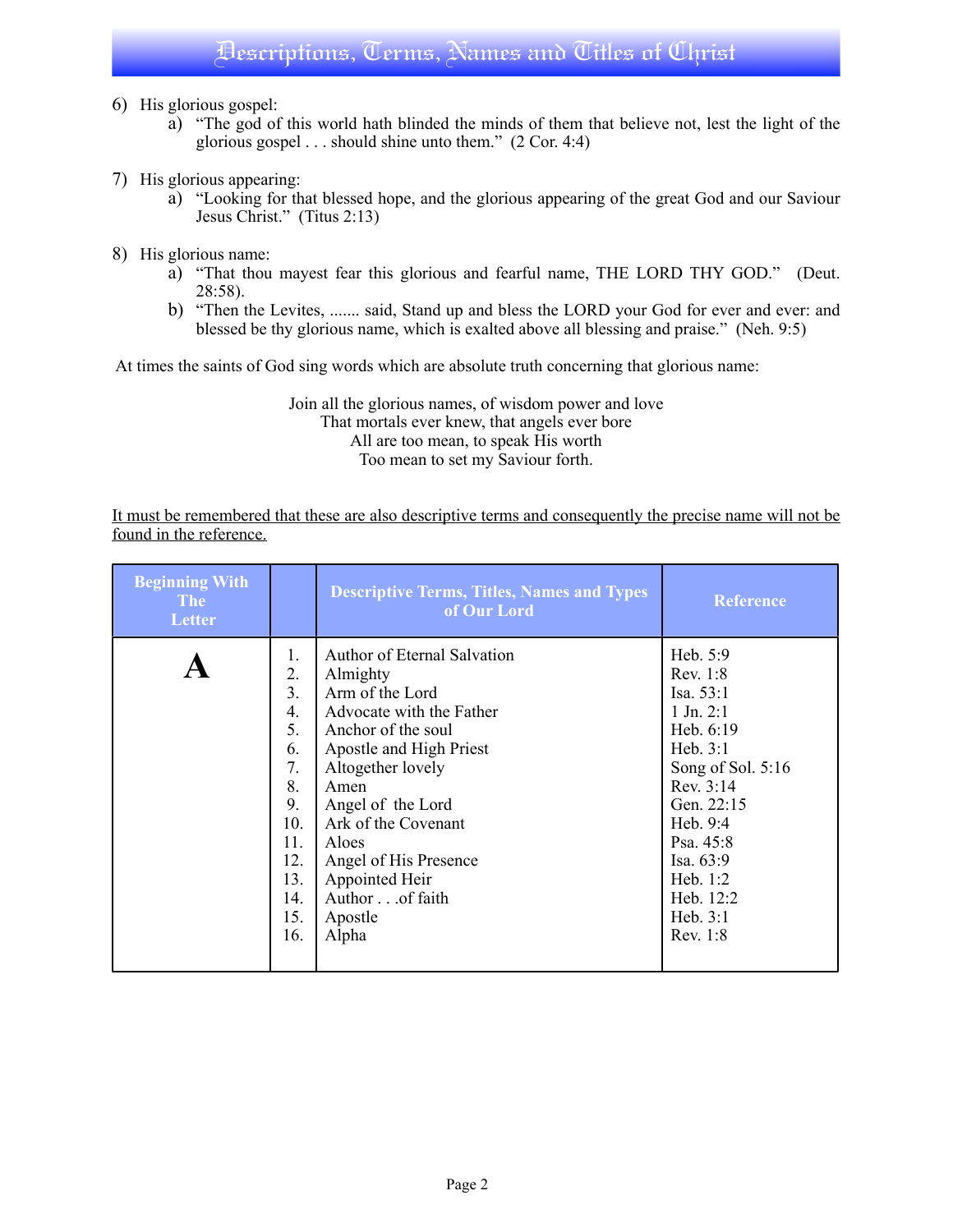| <b>Beginning With</b><br><b>The</b><br><b>Letter</b> |     | <b>Descriptive Terms, Titles, Names and Types</b><br>of Our Lord | <b>Reference</b>  |
|------------------------------------------------------|-----|------------------------------------------------------------------|-------------------|
| B                                                    | 1.  | Beginning of the Creation                                        | Rev. 3:14         |
|                                                      | 2.  | Brightness of glory                                              | Heb. 1:3          |
|                                                      | 3.  | <b>Beloved Son</b>                                               | Matt. 3:17; 17:5  |
|                                                      | 4.  | Bread of God                                                     | Jn. 6:33          |
|                                                      | 5.  | Bread (Living)                                                   | Jn. 6:51          |
|                                                      | 6.  | Bread (True)                                                     | Jn. 6:32          |
|                                                      | 7.  | Bridegroom                                                       | Jn. 3:29          |
|                                                      | 8.  | <b>Blessed and Only Potentate</b>                                | 1 Tim. 6:15       |
|                                                      | 9.  | <b>Breaker</b>                                                   | Mic. 2:13         |
|                                                      | 10. | Builder of the temple                                            | Zech. 6:12-13     |
|                                                      | 11. | <b>Bright and Morning Star</b>                                   | Rev. 22:16        |
|                                                      | 12. | <b>Burnt Offering</b>                                            | Lev. 1:1-17       |
|                                                      | 13. | Branch of the Lord                                               | Isa. 4:2          |
|                                                      | 14. | Branch out of His roots                                          | Isa. 11:1         |
|                                                      | 15. | Branch (My servant the)                                          | Zech. 3:8         |
|                                                      | 16. | Balm of Gilead                                                   | Jer. 8:22         |
|                                                      | 17. | <b>Branch</b>                                                    | Zech. 6:12        |
|                                                      | 18. | Babe                                                             | Lk. 2:12          |
|                                                      | 19. | Beginning                                                        | Col. 1:18         |
|                                                      | 20. | Bishop of our souls                                              | 1 Pet. 2:25       |
|                                                      | 1.  | Creator of all things                                            | Col. 1:16         |
|                                                      | 2.  | Corner Stone                                                     | Isa. 28:16        |
|                                                      | 3.  | Captain of Salvation                                             | Heb. 2:10         |
|                                                      | 4.  | Chiefest among ten thousand                                      | Song of Sol. 5:10 |
|                                                      | 5.  | Covert from the tempest                                          | Isa. 32:2         |
|                                                      | 6.  | Cluster of Camphire                                              | Song of Sol. 1:14 |
|                                                      | 7.  | Chosen of God                                                    | Lk. 23:35         |
|                                                      | 8.  | Confessor before Pilate                                          | 1 Tim. 6:13       |
|                                                      | 9.  | Corn of Wheat                                                    | Jn. 12:24         |
|                                                      | 10. | Chief Shepherd                                                   | 1 Pet. 5:4        |
|                                                      | 11. | Christ                                                           | Matt.1:16         |
|                                                      | 12. | Captain of the Host of the Lord                                  | Josh. 5:14        |
|                                                      | 13. | Counsellor                                                       | Isa. 9:6          |
|                                                      | 14. | Crown of glory                                                   | Isa. 28:5         |
|                                                      | 15. | Child                                                            | Isa. 7:16         |
|                                                      | 16. | Carpenter                                                        | Mk. 6:3           |
|                                                      | 17. | Christ, Son of the Blessed                                       | Mk. 14:61         |
|                                                      | 18. | Christ the Lord                                                  | Lk. 2:11          |
|                                                      | 19. | Consolation of Israel                                            | Lk. 2:25          |
|                                                      | 20. | Child Jesus                                                      | Lk. 2:43          |
|                                                      | 21. | Christ of God                                                    | Lk. 9:20          |
|                                                      | 22. | Chosen of God                                                    | Lk. 23:35         |
|                                                      | 23. | Cinnamon                                                         | Ex. 30:23         |
|                                                      | 24. | Calamus                                                          | Ex. 30:23         |
|                                                      | 25. | Cassia                                                           | Psa. 45:8         |
|                                                      | 26. | Candlestick                                                      | Ex. 25:31         |
|                                                      | 27. | Corn of Wheat                                                    | Jn. 12:23-24      |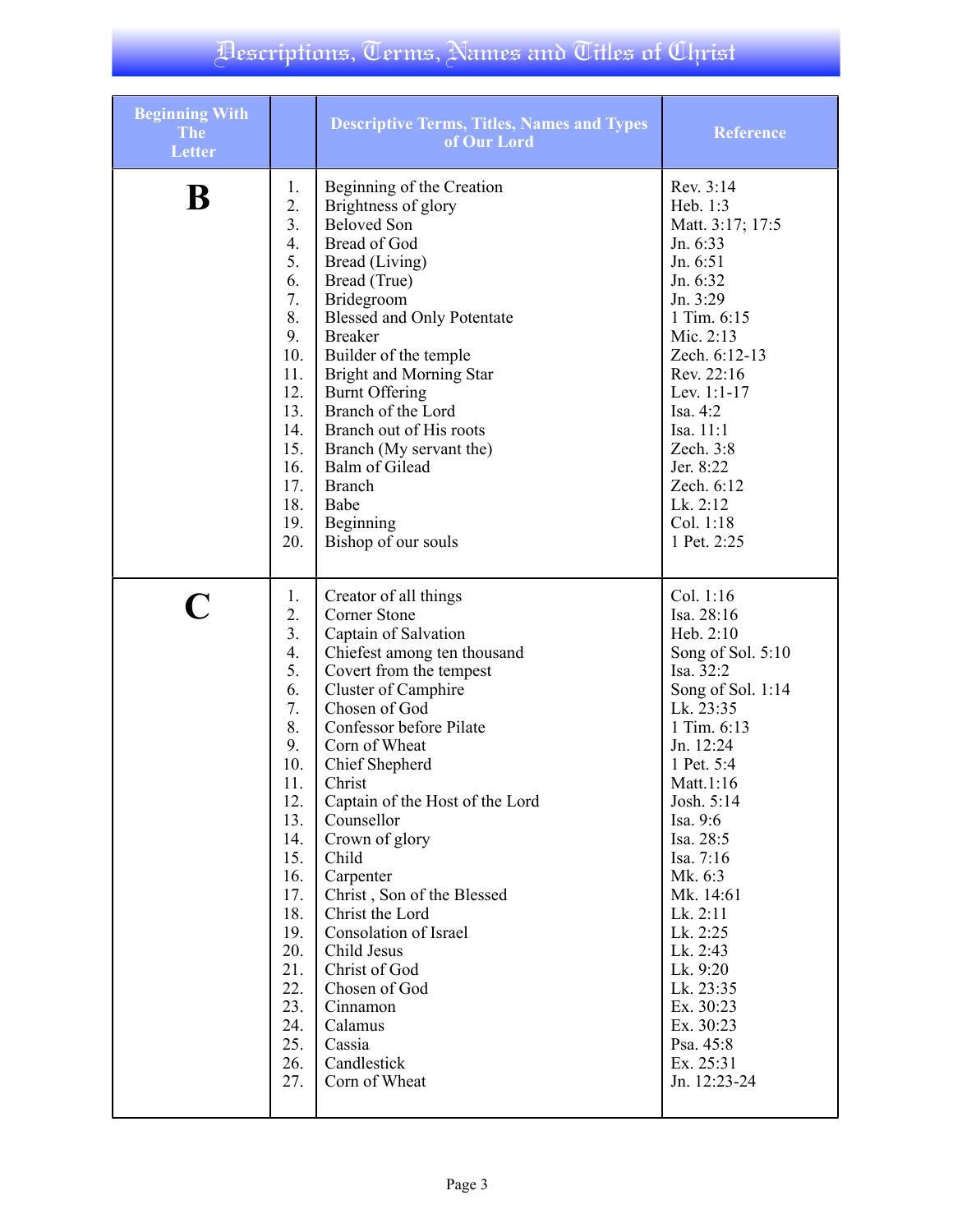| <b>Beginning With</b><br><b>The</b><br><b>Letter</b> |                | <b>Descriptive Terms, Titles, Names and Types</b><br>of Our Lord | <b>Reference</b>      |
|------------------------------------------------------|----------------|------------------------------------------------------------------|-----------------------|
| D                                                    | 1.             | Dayspring from on High                                           | Lk. 1:78              |
|                                                      | 2.             | Days man between us                                              | Job 9:33              |
|                                                      | 3 <sub>1</sub> | Desire of all nations                                            | Hag. 2:7              |
|                                                      | 4.             | Deliverer of Sion                                                | Rom. 11:26            |
|                                                      | 5.             | Door of the Sheep                                                | Jn. 10:7              |
|                                                      | 6.             | Diadem of beauty                                                 | Isa. 28:5             |
|                                                      | 7.             | Daystar to arise                                                 | 2 Pet. 1:19           |
|                                                      | 8.             | Dear Son                                                         | Col. 1:13             |
| E                                                    | 1.             | Emmanuel                                                         | Matt. 1:23            |
|                                                      | 2.             | Ensign of the People                                             | Isa. 11:10            |
|                                                      | 3.             | <b>Elect Servant</b>                                             | Isa. 42:1-4           |
|                                                      | 4.             | Express image of His person                                      | Heb. 1:3              |
|                                                      | 5.             | <b>Everlasting Light</b>                                         | Isa. 60:19-20         |
|                                                      | 6.             | <b>Everlasting Father</b>                                        | Isa. 9:6              |
| F                                                    | 1.             | Firstborn                                                        | Rom. 8:29             |
|                                                      | 2.             | Forerunner                                                       | Heb. 6:20             |
|                                                      | 3 <sub>1</sub> | First-fruits                                                     | 1 Cor. 15:20          |
|                                                      | 4.             | Faithful witness                                                 | Rev. 3:14             |
|                                                      | 5.             | Foundation                                                       | 1 Cor. 3:11           |
|                                                      | 6.             | Fairer than men                                                  | Psa. 45:2             |
|                                                      | 7.             | Friend of sinners                                                | Lk. 7:34; Matt. 11:19 |
|                                                      | 8.             | Fellow of God                                                    | Zech. 13:7            |
|                                                      | 9.             | First                                                            | Rev. 2:8              |
|                                                      | 10.            | Fulness of the Godhead                                           | Col. 2:9              |
|                                                      | 11.            | Forgiver of sins                                                 | Lk. 5:20              |
|                                                      | 12.            | Fortress                                                         | Psa. 18:2             |
|                                                      | 13.            | Friend that sticketh closer than a brother                       | Psa. 18:24            |
|                                                      | 14.            | Foundation stone                                                 | Isa. 28:16            |
|                                                      | 15.            | Finisher of faith                                                | Heb. 12:2             |
|                                                      | 16.            | Firstborn of every creature                                      | Col. 1:15             |
|                                                      | 17.            | Firstborn from the dead                                          | Col. 1:18             |
|                                                      | 18.            | First begotten of the dead                                       | Rev. 1:5              |
|                                                      | 19.            | First and the last                                               | Rev.1:17              |
|                                                      | 20.            | Frankincense                                                     | Lev. 2:2              |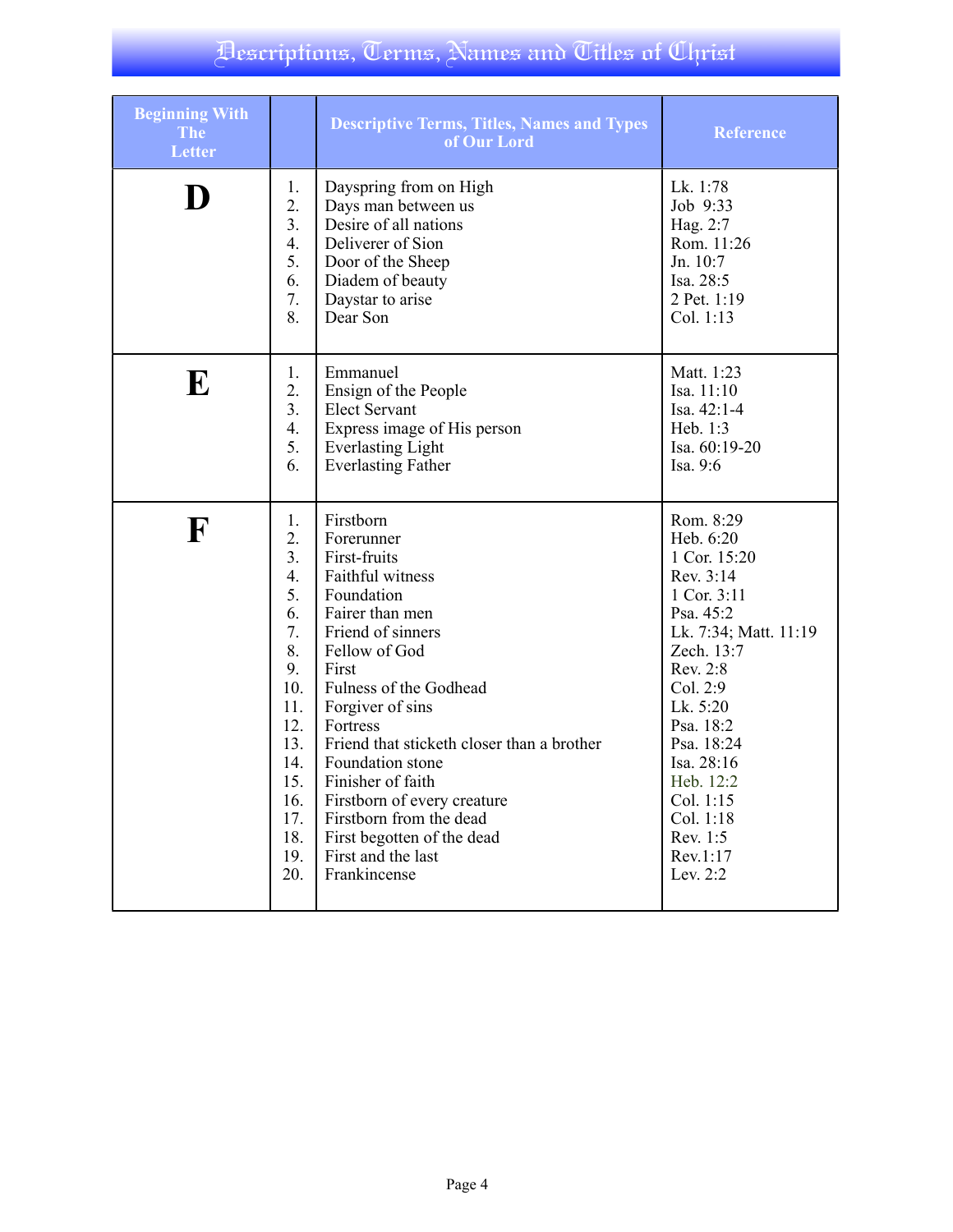| <b>Beginning With</b><br><b>The</b><br><b>Letter</b> |                                                                                                                                                                                                              | <b>Descriptive Terms, Titles, Names and Types</b><br>of Our Lord                                                                                                                                                                                                                                                                                                                                                                                                                                                                                                                               | <b>Reference</b>                                                                                                                                                                                                                                                                                                                                                                                              |
|------------------------------------------------------|--------------------------------------------------------------------------------------------------------------------------------------------------------------------------------------------------------------|------------------------------------------------------------------------------------------------------------------------------------------------------------------------------------------------------------------------------------------------------------------------------------------------------------------------------------------------------------------------------------------------------------------------------------------------------------------------------------------------------------------------------------------------------------------------------------------------|---------------------------------------------------------------------------------------------------------------------------------------------------------------------------------------------------------------------------------------------------------------------------------------------------------------------------------------------------------------------------------------------------------------|
| G                                                    | 1.<br>2.<br>3.<br>4.<br>5.<br>6.<br>7.<br>8.<br>9.<br>10.<br>11.<br>12.<br>13.<br>14.<br>15.<br>16.<br>17.<br>18.                                                                                            | Guide unto death<br>Governor<br>Good Master<br><b>Great High Priest</b><br>Greater than Solomon<br>Greater than Jonas<br>Greater than Jacob<br>Galbanum<br>Glorious Throne<br>God of the whole earth<br>God my Saviour<br>Glory of thy people Israel<br><b>Great Prophet</b><br>Guest<br>God Blessed forever<br>God manifest in the flesh<br>Great God<br>God our Saviour                                                                                                                                                                                                                      | Psa. 48:14<br>Psa. 22:28; Matt. 2:6<br>Matt. 19:16<br>Heb. 4:14<br>Matt. 12:42<br>Matt .12:41<br>Jn. 4:12<br>Ex. 30:34<br>Isa. 22:23<br>Isa. 54:5<br>Lk. 1:47<br>Lk. 2:32<br>Lk. 7:16<br>Lk. 19:7<br>Rom. 9:5<br>1 Tim. 3:16<br><b>Titus 2:13</b><br>Titus 3:4                                                                                                                                                |
| H                                                    | 1.<br>$\overline{2}$ .<br>3.<br>4.<br>5.<br>6.<br>7.<br>8.<br>9.<br>10.<br>11.<br>12.<br>13.<br>14.<br>15.<br>16.<br>17.<br>18.<br>19.<br>20.<br>21.<br>22.<br>23.<br>24.<br>25.<br>26.<br>27.<br>28.<br>29. | <b>High Priest</b><br>Head<br>Head of every man<br>Head of the Church<br>Head of the Body<br>Head of all principality and power<br>Heir of all things<br>Hope of Israel<br>Hope of His People<br>Holy One and the Just<br>Horn of Salvation<br><b>Holy Thing</b><br>Heifer<br>Head of the corner<br>Hyssop<br>Holy One Of Israel<br>Him whom my soul loveth<br>Hiding place<br>Hen<br>Holy One of God<br>Holy One<br>Holy Child Jesus<br>Head over all things<br>Hope of glory<br>High Priest (great)<br>High Priest after the order of Melchizedek<br>Helper<br>Hidden Manna<br>Holy and True | Heb. 3:1<br>Col. 2:10, 19;<br>Eph 4:15<br>1 Cor. 11:3<br>Eph 5:23<br>Col. 1:18<br>Col. 2:10<br>Heb. 1:2<br>Jer. 14:8<br>Joel 3:16<br>Acts 3:14<br>Lk. 1:69<br>Lk. 1:35<br>Gen. 15:9<br>Matt. 21:42<br>Num. 19:6<br>Isa. 43:14<br>Song of Sol. 3:2<br>Isa. 32:2<br>Lk. 13:34<br>Mk. 1:24<br>Acts 2:27<br>Acts $4:27$<br>Eph 1:22<br>Col. 1:27<br>Heb. 4:14<br>Heb. 5:10<br>Heb. 13:6<br>Rev. 2:17<br>Rev. 6:10 |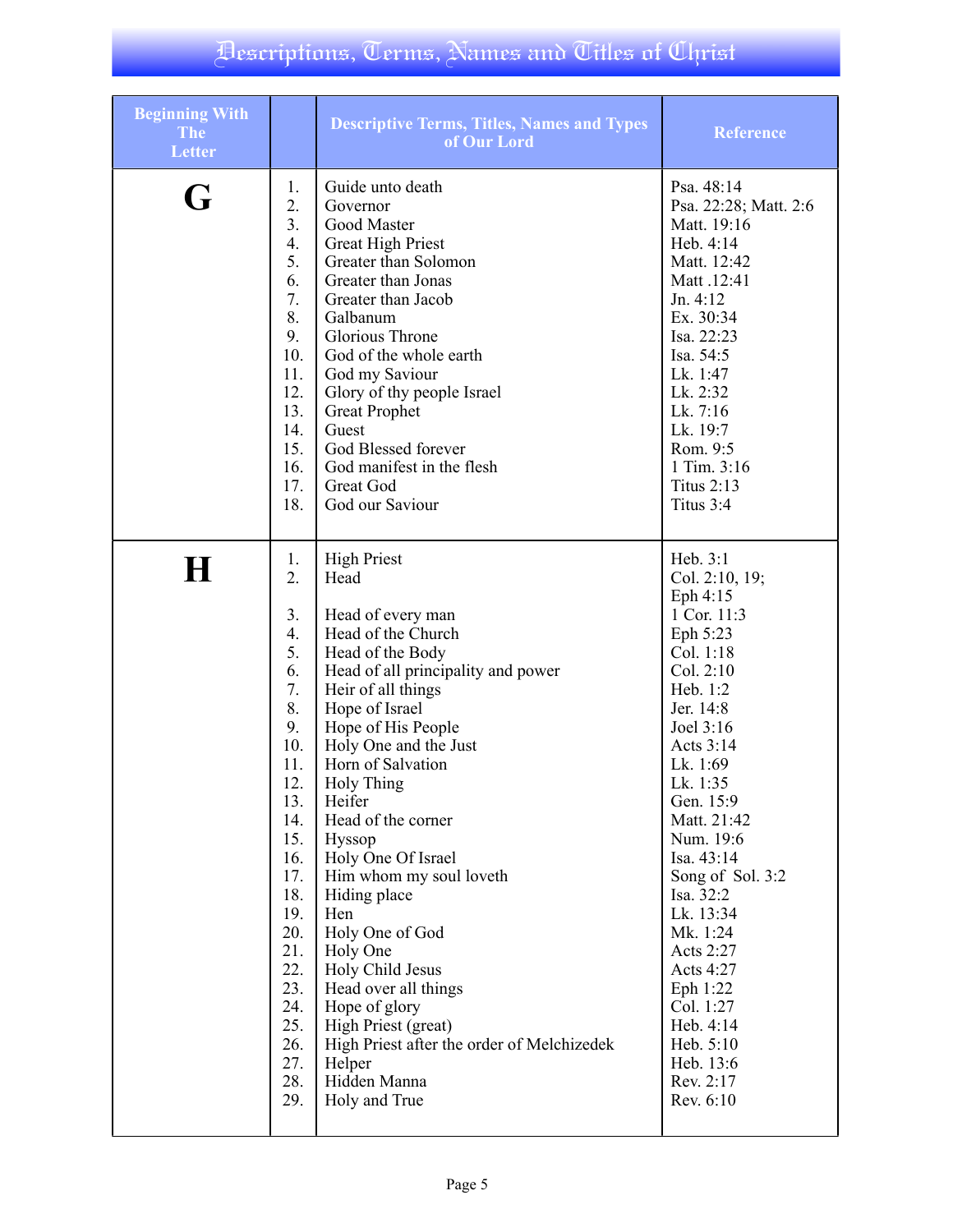| <b>Beginning With</b><br><b>The</b><br><b>Letter</b> |                                                                                                     | <b>Descriptive Terms, Titles, Names and Types</b><br>of Our Lord                                                                                                                                                                                                                                                                                                                                                                                                                                                                                                | <b>Reference</b>                                                                                                                                                                                                        |
|------------------------------------------------------|-----------------------------------------------------------------------------------------------------|-----------------------------------------------------------------------------------------------------------------------------------------------------------------------------------------------------------------------------------------------------------------------------------------------------------------------------------------------------------------------------------------------------------------------------------------------------------------------------------------------------------------------------------------------------------------|-------------------------------------------------------------------------------------------------------------------------------------------------------------------------------------------------------------------------|
|                                                      | 1.<br>2.<br>3.<br>4.<br>5.<br>6.<br>7.<br>8.<br>9.<br>10.<br>11.<br>12.<br>13.<br>14.<br>15.<br>16. | I am<br>I am the Bread of Life<br>I am the Bread sent down from Heaven<br>I am the good Shepherd<br>I am the Light of the world<br>I am the Door<br>I am the Root and Offspring of David, and the<br><b>Bright and Morning Star</b><br>I am the Way the Truth and the Life<br>I am the resurrection and the Life<br>I am the true Vine<br>I am the Alpha and Omega, the Beginning and<br>the Ending<br>I am Alpha and Omega, the First and the Last<br>I am He that liveth and was dead<br>I am alive forevermore<br>Image of God<br>Image of the invisible God | Jn. 8:58<br>Jn. 6:35<br>Jn. 6:41<br>Jn. 10:11-15<br>Jn. 8:12<br>Jn. 10:7-9<br>Rev. 22:16<br>Jn. 14:6<br>Jn. 11:23-25<br>Jn. $15:1 - 5$<br>Rev. 1:8<br>Rev. 1:10-11<br>Rev. 1:18<br>Rev. 1:18<br>2 Cor. 4:4<br>Col. 1:15 |
|                                                      | 1.                                                                                                  | Jesus                                                                                                                                                                                                                                                                                                                                                                                                                                                                                                                                                           | Matt. 1:21                                                                                                                                                                                                              |
|                                                      | 2.                                                                                                  | Jesus Christ                                                                                                                                                                                                                                                                                                                                                                                                                                                                                                                                                    | Matt. 1:1                                                                                                                                                                                                               |
|                                                      | 3.                                                                                                  | Jesus the Christ, the Son of God                                                                                                                                                                                                                                                                                                                                                                                                                                                                                                                                | Jn. 20:31                                                                                                                                                                                                               |
|                                                      | 4.                                                                                                  | Jesus Christ our Lord                                                                                                                                                                                                                                                                                                                                                                                                                                                                                                                                           | Rom. 7:24-25                                                                                                                                                                                                            |
|                                                      | 5.                                                                                                  | Jesus the King of the Jews                                                                                                                                                                                                                                                                                                                                                                                                                                                                                                                                      | Matt. 27:37                                                                                                                                                                                                             |
|                                                      | 6.                                                                                                  | Judge                                                                                                                                                                                                                                                                                                                                                                                                                                                                                                                                                           | Jn. 5:22 & 27                                                                                                                                                                                                           |
|                                                      | 7.                                                                                                  | Just One                                                                                                                                                                                                                                                                                                                                                                                                                                                                                                                                                        | Acts 7:52                                                                                                                                                                                                               |
|                                                      | 8.                                                                                                  | Jew                                                                                                                                                                                                                                                                                                                                                                                                                                                                                                                                                             | Jn. 4:9                                                                                                                                                                                                                 |
|                                                      | 9.                                                                                                  | Jah                                                                                                                                                                                                                                                                                                                                                                                                                                                                                                                                                             | Psa. 68:4                                                                                                                                                                                                               |
|                                                      | 10.                                                                                                 | Judge of the quick and the dead                                                                                                                                                                                                                                                                                                                                                                                                                                                                                                                                 | Acts 10:42                                                                                                                                                                                                              |
|                                                      | 11.                                                                                                 | Jesus of Nazareth                                                                                                                                                                                                                                                                                                                                                                                                                                                                                                                                               | Acts 22:8                                                                                                                                                                                                               |
|                                                      | 12.                                                                                                 | Jesus Christ our Lord                                                                                                                                                                                                                                                                                                                                                                                                                                                                                                                                           | Rom. 5:21                                                                                                                                                                                                               |
|                                                      | 13.                                                                                                 | Judge (Righteous)                                                                                                                                                                                                                                                                                                                                                                                                                                                                                                                                               | 2 Tim. 4:8                                                                                                                                                                                                              |
|                                                      | 14.                                                                                                 | Just (The)                                                                                                                                                                                                                                                                                                                                                                                                                                                                                                                                                      | 1 Pet. 3:18                                                                                                                                                                                                             |
| $\bf K$                                              | 1.                                                                                                  | Kinsman                                                                                                                                                                                                                                                                                                                                                                                                                                                                                                                                                         | Ruth 2:12-13                                                                                                                                                                                                            |
|                                                      | 2.                                                                                                  | Kindness of God                                                                                                                                                                                                                                                                                                                                                                                                                                                                                                                                                 | Titus 3:4                                                                                                                                                                                                               |
|                                                      | 3.                                                                                                  | Keeper of Israel                                                                                                                                                                                                                                                                                                                                                                                                                                                                                                                                                | Psa. 121:3-5                                                                                                                                                                                                            |
|                                                      | 4.                                                                                                  | King of the Jews                                                                                                                                                                                                                                                                                                                                                                                                                                                                                                                                                | Matt. 2:2                                                                                                                                                                                                               |
|                                                      | 5.                                                                                                  | King of Israel                                                                                                                                                                                                                                                                                                                                                                                                                                                                                                                                                  | Jn. 1:49                                                                                                                                                                                                                |
|                                                      | 6.                                                                                                  | King of saints/ ages                                                                                                                                                                                                                                                                                                                                                                                                                                                                                                                                            | Rev. 15:3                                                                                                                                                                                                               |
|                                                      | 7.                                                                                                  | King of righteousness                                                                                                                                                                                                                                                                                                                                                                                                                                                                                                                                           | Heb. 7:2                                                                                                                                                                                                                |
|                                                      | 8.                                                                                                  | King of Peace                                                                                                                                                                                                                                                                                                                                                                                                                                                                                                                                                   | Heb. 7:2                                                                                                                                                                                                                |
|                                                      | 9.                                                                                                  | King of glory                                                                                                                                                                                                                                                                                                                                                                                                                                                                                                                                                   | Psa. 24:7                                                                                                                                                                                                               |
|                                                      | 10.                                                                                                 | King in His beauty                                                                                                                                                                                                                                                                                                                                                                                                                                                                                                                                              | Isa. 33:17                                                                                                                                                                                                              |
|                                                      | 11.                                                                                                 | King of Kings                                                                                                                                                                                                                                                                                                                                                                                                                                                                                                                                                   | Rev. 19:16                                                                                                                                                                                                              |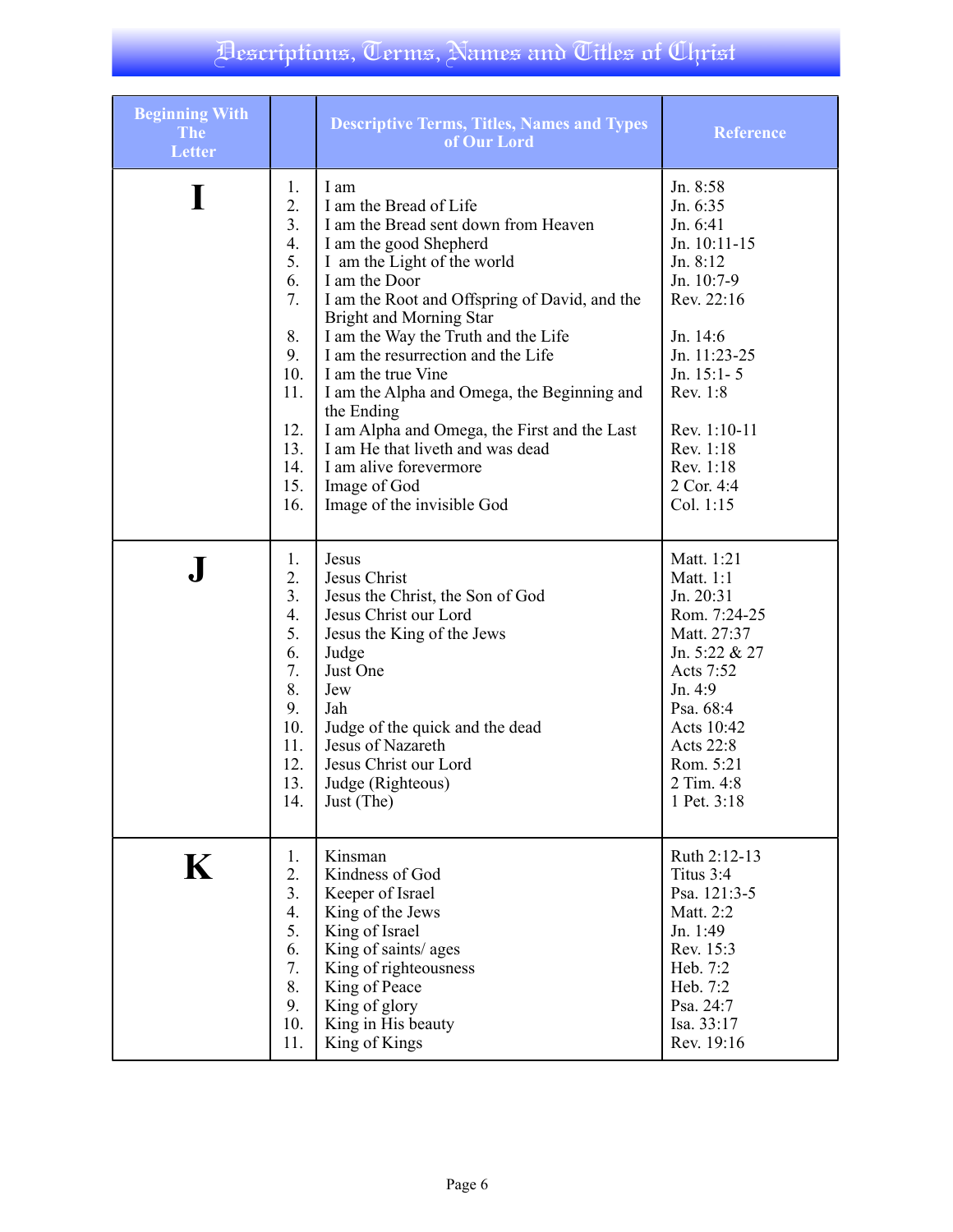| <b>Beginning With</b><br><b>The</b><br><b>Letter</b> |                  | <b>Descriptive Terms, Titles, Names and Types</b><br>of Our Lord | <b>Reference</b>     |
|------------------------------------------------------|------------------|------------------------------------------------------------------|----------------------|
| L                                                    | 1.               | Light of the Morning                                             | 2 Sam. 23:4          |
|                                                      | $\overline{2}$ . | Lifter up of my head                                             | Psa. 3:3             |
|                                                      | 3.               | Lily of the valley                                               | Song of Sol. 2:1     |
|                                                      | 4.               | Light of Israel                                                  | Isa. 10:17           |
|                                                      | 5.               | Leader and commander                                             | Isa. 55:4            |
|                                                      | 6.               | Light of the world                                               | Jn. 8:12             |
|                                                      | 7.               | Light to lighten the gentiles                                    | Lk. 2:32             |
|                                                      | 8.               | Light of the Gentiles                                            | Isa. 42:6            |
|                                                      | 9.               | Law giver                                                        | Isa. 33:22           |
|                                                      | 10.              | Lord's Christ                                                    | Lk. 2:26; Col. 3:24  |
|                                                      | 11.              | Lord of the Sabbath                                              | Lk. 6:5              |
|                                                      | 12.              | Light of men                                                     | Jn. 1:4              |
|                                                      | 13.              | Light (True)                                                     | Jn. 1:9              |
|                                                      | 14.              | Lamb of God                                                      | Jn. 1:29             |
|                                                      | 15.              | Life                                                             | Jn. 14:6             |
|                                                      | 16.              | Lord                                                             | Rom. 10:13           |
|                                                      | 17.              | Lord and my God                                                  | Jn. 20:28            |
|                                                      | 18.              | Lord Jesus                                                       | Acts 7:59            |
|                                                      | 19.              | Lord of all                                                      | Acts 10:36           |
|                                                      | 20.              | Lord over all                                                    | Rom. 10:12           |
|                                                      | 21.              | Lord both of the dead and the living                             | Rom. 14:9            |
|                                                      | 22.              | Lord of glory                                                    | 1 Cor. 2:8           |
|                                                      | 23.              | Last Adam                                                        | 1 Cor. 15:45         |
|                                                      | 24.              | Lord from Heaven                                                 | 1 Cor. 15:47         |
|                                                      | 25.              | Lord of Peace                                                    | 2 Thess. 3:16        |
|                                                      | 26.              | Lamb without blemish. . spot                                     | 1 Pet. 1:19          |
|                                                      | 27.              | Last                                                             | Isa. 44:6; Rev. 1:17 |
|                                                      | 28.              | Lion of the tribe of Judah                                       | Rev. 5:5             |
|                                                      | 29.              | Lamb slain                                                       | Rev. 13:8            |
|                                                      | 30.              | Lamb in the midst of the throne                                  | Rev. 7:17            |
|                                                      | 31.              | Lord of Lords                                                    | Rev. 17:14           |
|                                                      | 32.              | Lord God Omnipotent                                              | Rev. 19:6            |
|                                                      | 33.              | Lord of the harvest                                              | Matt. 9:38           |
|                                                      | 34.              | Ladder                                                           | Gen. 28:12           |
|                                                      | 35.              | Lowly in heart                                                   | Matt. 11:29          |
|                                                      | 36.              | Lofty One                                                        | Isa. 57:15           |
|                                                      | 37.              | Lord and Saviour                                                 | 2 Pet. 1:11          |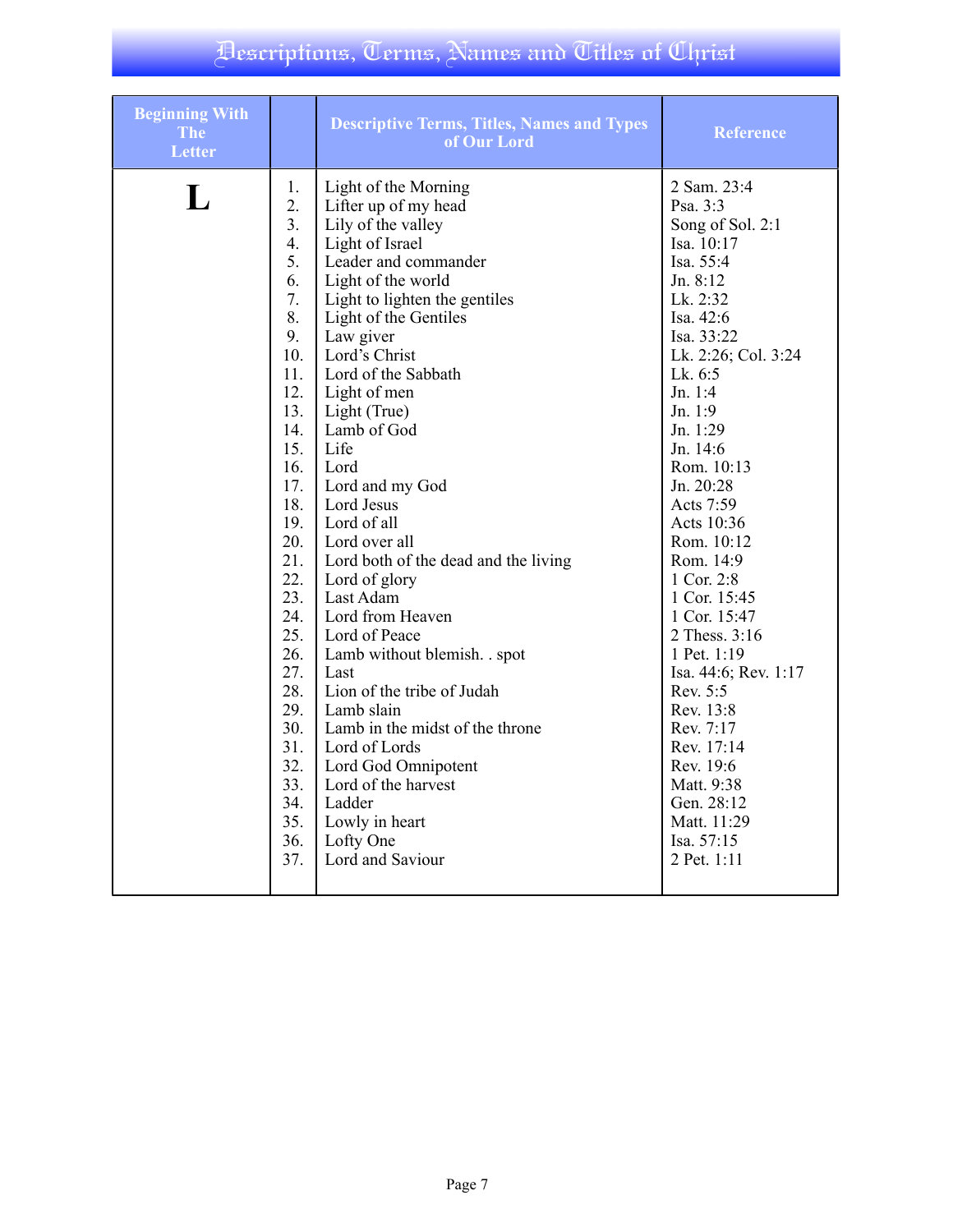| <b>Beginning With</b><br><b>The</b><br><b>Letter</b> |     | <b>Descriptive Terms, Titles, Names and Types</b><br>of Our Lord | <b>Reference</b>      |
|------------------------------------------------------|-----|------------------------------------------------------------------|-----------------------|
| M                                                    | 1.  | Manna                                                            | Ex. 16:31             |
|                                                      | 2.  | Meat Offering (Meal)                                             | Lev. $2:1-16$         |
|                                                      | 3.  | Master                                                           | Matt. 23:8; Jn. 13:13 |
|                                                      | 4.  | Mercy Seat                                                       | Ex. 25:17             |
|                                                      | 5.  | My Glory                                                         | Psa. 3:3              |
|                                                      | 6.  | <b>Mighty God</b>                                                | Isa. 9:6              |
|                                                      | 7.  | Messenger of the Covenant                                        | Mal. 3:1              |
|                                                      | 8.  | Myrrh                                                            | Psa. 45:8             |
|                                                      | 9.  | Man of Sorrows                                                   | Isa. 53:3             |
|                                                      | 10. | Mine elect                                                       | Isa. 42:1             |
|                                                      | 11. | My Righteous Servant                                             | Isa. 53:11            |
|                                                      | 12. | Master of the house                                              | Lk. 13:25             |
|                                                      | 13. | Messias                                                          | Jn. 4:25              |
|                                                      | 14. | Man                                                              | Jn. 19:5              |
|                                                      | 15. | Man approved                                                     | Acts 2:22             |
|                                                      | 16. | Man whom He hath ordained                                        | Acts 17:31            |
|                                                      | 17. | Minister of the circumcision                                     | Rom. 15:8             |
|                                                      | 18. | Mediator                                                         | 1 Tim. 2:5            |
|                                                      | 19. | Man, Christ Jesus                                                | 1 Tim. 2:5            |
|                                                      | 20. | Minister of the sanctuary                                        | Heb. 8:2              |
|                                                      | 21. | Mediator of a better covenant                                    | Heb. 8:6              |
|                                                      | 22. | Mediator of the new covenant                                     | Heb. 12:24            |
|                                                      | 23. | Manna (Hidden)                                                   | Rev. 2:17             |
|                                                      | 24. | Maker                                                            | Psa. 95:6             |
|                                                      | 25. | Merciful High priest                                             | Heb. 2:17             |
|                                                      | 26. | <b>Mighty God</b>                                                | Isa. 9:6              |
|                                                      | 27. | Messiah the Prince                                               | Dan. 9:25             |
|                                                      | 1.  | Nail fastened in a sure place                                    | Isa. 22:25            |
|                                                      | 2.  | Nazarene                                                         | Matt. 2:23            |
|                                                      | 3.  | Nobleman                                                         | Lk. 19:12             |
|                                                      | 4.  | Namer                                                            | Eph. 3:14-16          |
|                                                      | 5.  | Nazarite                                                         | Num. 6:2-3            |
|                                                      | 6.  | Neighbour                                                        | Lk. 10:29-37          |
|                                                      | 1.  | Owl                                                              | Psa. 102:6            |
|                                                      | 2.  | Only Begotten of the Father                                      | Jn. 1:14              |
|                                                      | 3.  | Only begotten Son                                                | Jn. 3:16              |
|                                                      | 4.  | Offering                                                         | Eph. 5:2              |
|                                                      | 5.  | Omega                                                            | Rev. 1:8              |
|                                                      | 6.  | Offspring of David                                               | Rev. 22:16            |
|                                                      | 7.  | Overcomer                                                        | Jn. 16:33; Rev. 3:21  |
|                                                      | 8.  | Omnipotent One                                                   | Rev. 19:6-7           |
|                                                      | 9.  | Offerer                                                          | Heb. 9:25; 10:12      |
|                                                      | 10. | Onycha                                                           | Ex. 30:34             |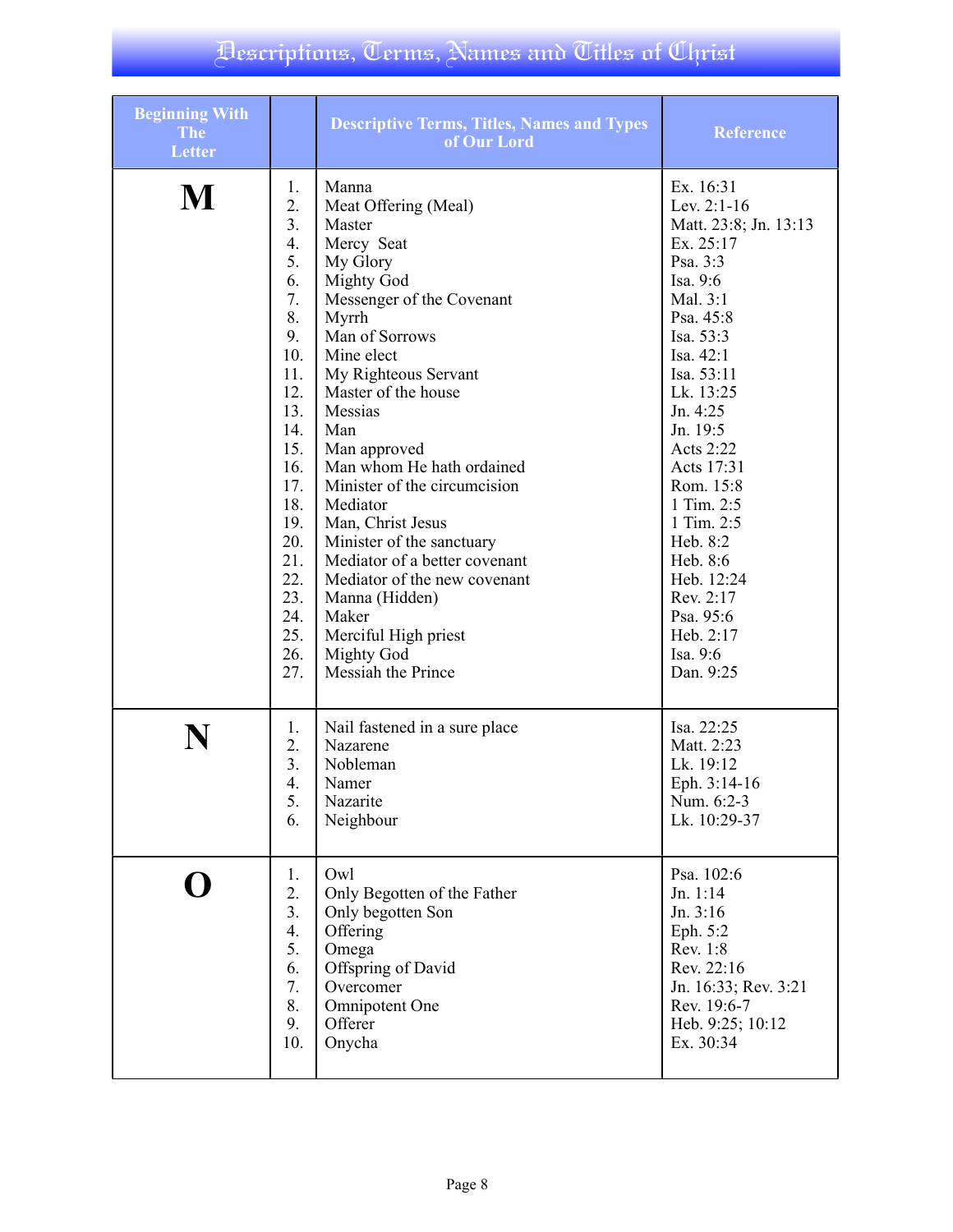| <b>Beginning With</b><br><b>The</b><br><b>Letter</b> |                                                                                                                                                             | <b>Descriptive Terms, Titles, Names and Types</b><br>of Our Lord                                                                                                                                                                                                                                                                                                                                                                                       | <b>Reference</b>                                                                                                                                                                                                                                                                                                                                     |
|------------------------------------------------------|-------------------------------------------------------------------------------------------------------------------------------------------------------------|--------------------------------------------------------------------------------------------------------------------------------------------------------------------------------------------------------------------------------------------------------------------------------------------------------------------------------------------------------------------------------------------------------------------------------------------------------|------------------------------------------------------------------------------------------------------------------------------------------------------------------------------------------------------------------------------------------------------------------------------------------------------------------------------------------------------|
| P                                                    | 1.                                                                                                                                                          | Peace Offering                                                                                                                                                                                                                                                                                                                                                                                                                                         | Lev. 3:1-17                                                                                                                                                                                                                                                                                                                                          |
|                                                      | 2.                                                                                                                                                          | Prince of Peace                                                                                                                                                                                                                                                                                                                                                                                                                                        | Isa. 9:6                                                                                                                                                                                                                                                                                                                                             |
|                                                      | 3.                                                                                                                                                          | Polished Shaft                                                                                                                                                                                                                                                                                                                                                                                                                                         | Isa. 49:2                                                                                                                                                                                                                                                                                                                                            |
|                                                      | 4.                                                                                                                                                          | Physician                                                                                                                                                                                                                                                                                                                                                                                                                                              | Jer. 8:22; Lk. 4:23                                                                                                                                                                                                                                                                                                                                  |
|                                                      | 5.                                                                                                                                                          | Pelican                                                                                                                                                                                                                                                                                                                                                                                                                                                | Psa. 102:6                                                                                                                                                                                                                                                                                                                                           |
|                                                      | 6.                                                                                                                                                          | Pigeon                                                                                                                                                                                                                                                                                                                                                                                                                                                 | Lev. 1:14                                                                                                                                                                                                                                                                                                                                            |
|                                                      | 7.                                                                                                                                                          | Plant of Renown                                                                                                                                                                                                                                                                                                                                                                                                                                        | Ezek. 34:29                                                                                                                                                                                                                                                                                                                                          |
|                                                      | 8.                                                                                                                                                          | Prince of Princes                                                                                                                                                                                                                                                                                                                                                                                                                                      | Dan. 8:25                                                                                                                                                                                                                                                                                                                                            |
|                                                      | 9.                                                                                                                                                          | Prince of the Kings of the earth                                                                                                                                                                                                                                                                                                                                                                                                                       | Rev. 1:5                                                                                                                                                                                                                                                                                                                                             |
|                                                      | 10.                                                                                                                                                         | Purifier                                                                                                                                                                                                                                                                                                                                                                                                                                               | Mal. 3:3                                                                                                                                                                                                                                                                                                                                             |
|                                                      | 11.                                                                                                                                                         | Prophet of Nazareth                                                                                                                                                                                                                                                                                                                                                                                                                                    | Matt. 21:11                                                                                                                                                                                                                                                                                                                                          |
|                                                      | 12.                                                                                                                                                         | Prophet mighty in Deed and Word                                                                                                                                                                                                                                                                                                                                                                                                                        | Lk. 24:19                                                                                                                                                                                                                                                                                                                                            |
|                                                      | 13.                                                                                                                                                         | Prince and Saviour                                                                                                                                                                                                                                                                                                                                                                                                                                     | Acts 5:30-31                                                                                                                                                                                                                                                                                                                                         |
|                                                      | 14.                                                                                                                                                         | Prince of life                                                                                                                                                                                                                                                                                                                                                                                                                                         | Acts 3:15                                                                                                                                                                                                                                                                                                                                            |
|                                                      | 15.                                                                                                                                                         | Power of God                                                                                                                                                                                                                                                                                                                                                                                                                                           | 1 Cor. 1:24                                                                                                                                                                                                                                                                                                                                          |
|                                                      | 16.                                                                                                                                                         | Passover                                                                                                                                                                                                                                                                                                                                                                                                                                               | 1 Cor. 5:7                                                                                                                                                                                                                                                                                                                                           |
|                                                      | 17.                                                                                                                                                         | Peace                                                                                                                                                                                                                                                                                                                                                                                                                                                  | Eph. 2:14                                                                                                                                                                                                                                                                                                                                            |
|                                                      | 18.                                                                                                                                                         | Priest for ever after the order of Melchizedek                                                                                                                                                                                                                                                                                                                                                                                                         | Heb. 5:6                                                                                                                                                                                                                                                                                                                                             |
|                                                      | 19.                                                                                                                                                         | Propitiation                                                                                                                                                                                                                                                                                                                                                                                                                                           | $1$ Jn. $2:2$                                                                                                                                                                                                                                                                                                                                        |
|                                                      | 20.                                                                                                                                                         | Preciousness                                                                                                                                                                                                                                                                                                                                                                                                                                           | 1 Pet. 2:7                                                                                                                                                                                                                                                                                                                                           |
|                                                      | 1.                                                                                                                                                          | Quickening Spirit                                                                                                                                                                                                                                                                                                                                                                                                                                      | 1 Cor. 15:45                                                                                                                                                                                                                                                                                                                                         |
|                                                      | 2.                                                                                                                                                          | Quickener                                                                                                                                                                                                                                                                                                                                                                                                                                              | Jn. 5:21                                                                                                                                                                                                                                                                                                                                             |
| R                                                    | 1.<br>2.<br>3.<br>4.<br>5.<br>6.<br>7.<br>8.<br>9.<br>10.<br>11.<br>12.<br>13.<br>14.<br>15.<br>16.<br>17.<br>18.<br>19.<br>20.<br>21.<br>22.<br>23.<br>24. | Rock of my Salvation<br>Root out of a dry ground<br>Redeemer<br>Righteous Branch<br>Restorer<br>Refuge from the storm<br>Rock that is higher than I<br>Rock of Offence<br>Rain upon the mown grass<br>Rose of Sharon<br>Rod out of the Stem of Jesse<br>Root of Jesse<br>Strength and Song<br>Rivers of water<br>Ruler<br>Ransom<br>Rabbi<br>Resurrection<br>Rock<br>Rock of offense<br>Root and Offspring of David<br>Rewarder<br>Righteous<br>Refuge | 2 Sam. 22:47<br>Isa. 53:2<br>Isa. 59:20<br>Jer. 23:5<br>Psa. 23:3<br>Isa. 25:4<br>Psa. 61:2<br>Isa. 8:14<br>Psa. 72:6<br>Song of Sol. 2:1<br>Isa. 11:1<br>Isa. 11:10<br>Isa. 12:2<br>Isa. 32:2<br>Mic. 5:2<br>Mk. 10:45<br>Jn. 1:49<br>Jn. 11:25<br>1 Cor. 10:4<br>1 Pet. 2:8<br>Rev. 5:5<br>Heb. 11:6<br>$1$ Jn. $2:1$<br>Deut. 33:27;<br>Heb. 6:18 |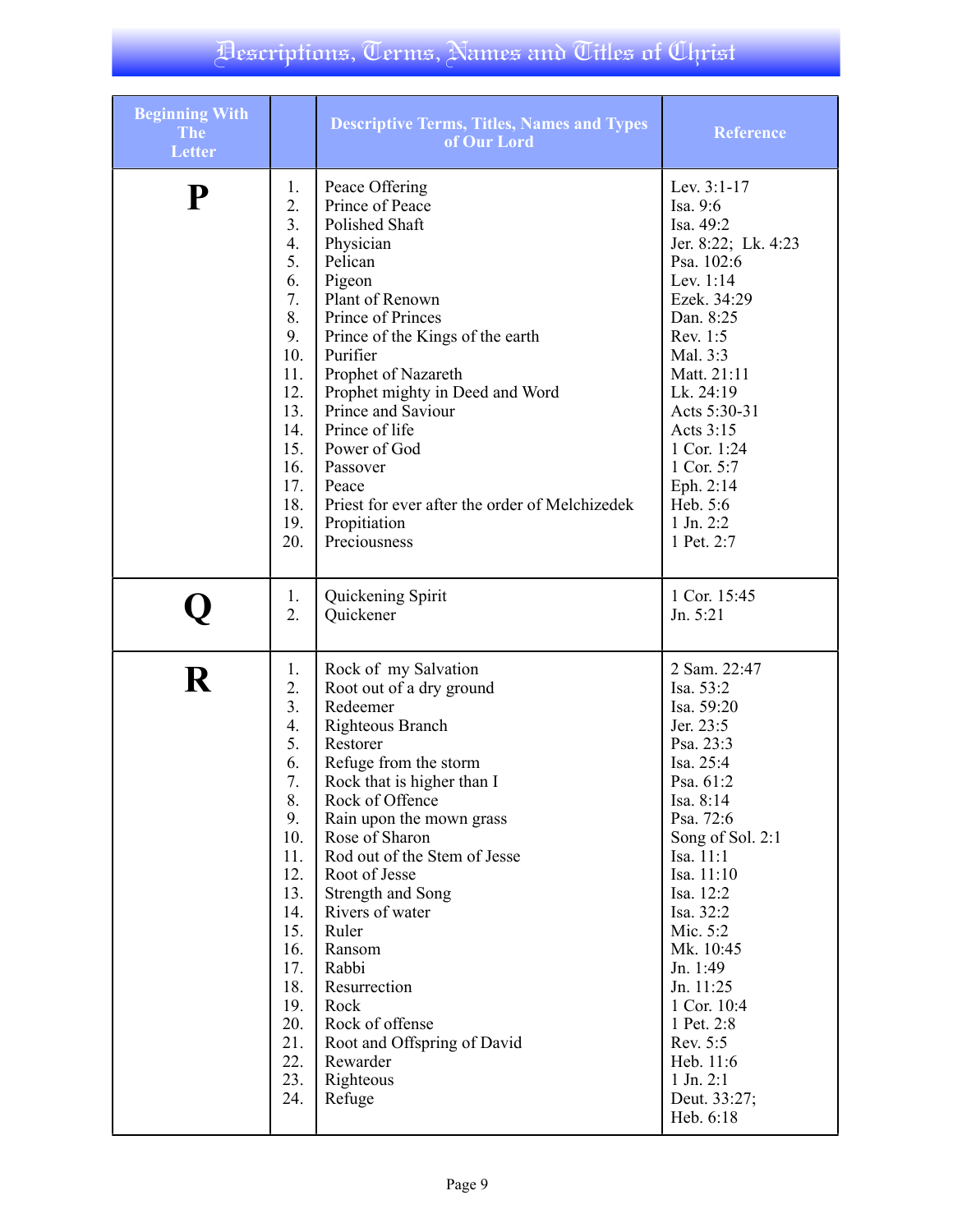| <b>Beginning With</b><br><b>The</b><br><b>Letter</b> |     | <b>Descriptive Terms, Titles, Names and Types</b><br>of Our Lord | <b>Reference</b>       |
|------------------------------------------------------|-----|------------------------------------------------------------------|------------------------|
|                                                      | 1.  | Seed of the woman                                                | Gen. 3:15              |
|                                                      | 2.  | Shiloh                                                           | Gen. 49:10             |
|                                                      | 3.  | Stone of Israel                                                  | Gen. 49:24             |
|                                                      | 4.  | Sin Offering                                                     | Lev. $5:1-6:7$         |
|                                                      | 5.  | Shepherd (good)                                                  | Jn. 10:11              |
|                                                      | 6.  | Shepherd (Chief)                                                 | 2 Pet. 5:4             |
|                                                      | 7.  | Shepherd (great)                                                 | Heb. 13:20             |
|                                                      | 8.  | Shepherd (One)                                                   | Jn. 10:16              |
|                                                      | 9.  | Shepherd of Israel                                               | Psa. 80:1              |
|                                                      | 10. | <b>Sure Foundation</b>                                           | Isa. 28:16             |
|                                                      | 11. | Scepter                                                          | Num. 24:17             |
|                                                      | 12. | Star out of Jacob                                                | Num. 24:17             |
|                                                      | 13. | Shield                                                           | Psa. 3:3               |
|                                                      | 14. | Strong Hold in the day of trouble                                | Nah. 1:7               |
|                                                      | 15. | <b>Strong Rock</b>                                               | Psa. 31:2              |
|                                                      | 16. | <b>Strong Tower</b>                                              | Psa. 61:3              |
|                                                      | 17. | Stranger                                                         | Lk. 24:18              |
|                                                      | 18. | Son of Mary                                                      | Mk. 6:3                |
|                                                      | 19. | Showers that water the earth                                     | Psa. 72:6              |
|                                                      | 20. | <b>Stacte</b>                                                    | Ex. 30:34              |
|                                                      | 21. | Sanctuary                                                        | Isa. 8:14              |
|                                                      | 22. | Shadow from the heat                                             | Isa. 25:4              |
|                                                      | 23. | Shadow of a great Rock                                           | Isa. 32:2              |
|                                                      | 24. | Stone cut without hands                                          | Dan. 2:34-35           |
|                                                      | 25. | Son of David                                                     | Matt. 1:1              |
|                                                      | 26. | Sun of Righteousness                                             | Mal. 4:2               |
|                                                      | 27. | Son of Abraham                                                   | Matt. 1:1              |
|                                                      | 28. | Son of the most High God                                         | Mk. 5:7                |
|                                                      | 29. | Son of Man                                                       | Mk. 10:33              |
|                                                      | 30. | Son (One, well beloved)                                          | Mk. 12:6               |
|                                                      | 31. | Son of the Blessed                                               | Mk. 14:61              |
|                                                      | 32. | Son of the Highest                                               | Lk. 1:32               |
|                                                      | 33. | Sign                                                             | Lk. 2:34               |
|                                                      | 34. | Samaritan                                                        | Lk. 10:33              |
|                                                      | 35. | Son of God                                                       | Jn. 1:34               |
|                                                      | 36. | Saviour of the world                                             | Jn. 4:42; 1 Jn. 4:14   |
|                                                      | 37. | Son (His own)                                                    | Rom. 8:32              |
|                                                      | 38. | Sacrifice                                                        | Eph. 5:2               |
|                                                      | 39. | Sweet smelling savour                                            | Eph. 5:2               |
|                                                      | 40. | Servant                                                          | Phil. 2:7              |
|                                                      | 41. | Seed of Abraham                                                  | Heb. 2:16              |
|                                                      | 42. | Surety                                                           | Prov. 11:15; Heb. 7:22 |
|                                                      | 43. | Same (the)                                                       | Heb. 13:8              |
|                                                      | 44. | Sparrow                                                          | Psa. 102:7             |
|                                                      | 45. | Stone                                                            | Lk. 20:18              |
|                                                      | 46. | Stone (chief)                                                    | 1 Pet. 2:6             |
|                                                      | 47. | Stone (living)                                                   | 1 Pet. 2:4             |
|                                                      | 48. | Stone (chief and precious)                                       | 1 Pet. 2:6             |
|                                                      | 49. | Stone (of Stumbling)                                             | Isa. 8:14; 1 Pet. 2:8  |
|                                                      | 50. | Stone (disallowed)                                               | 1 Pet. 2:7             |
|                                                      | 51. | Son of the Father                                                | $2$ Jn. 1:3            |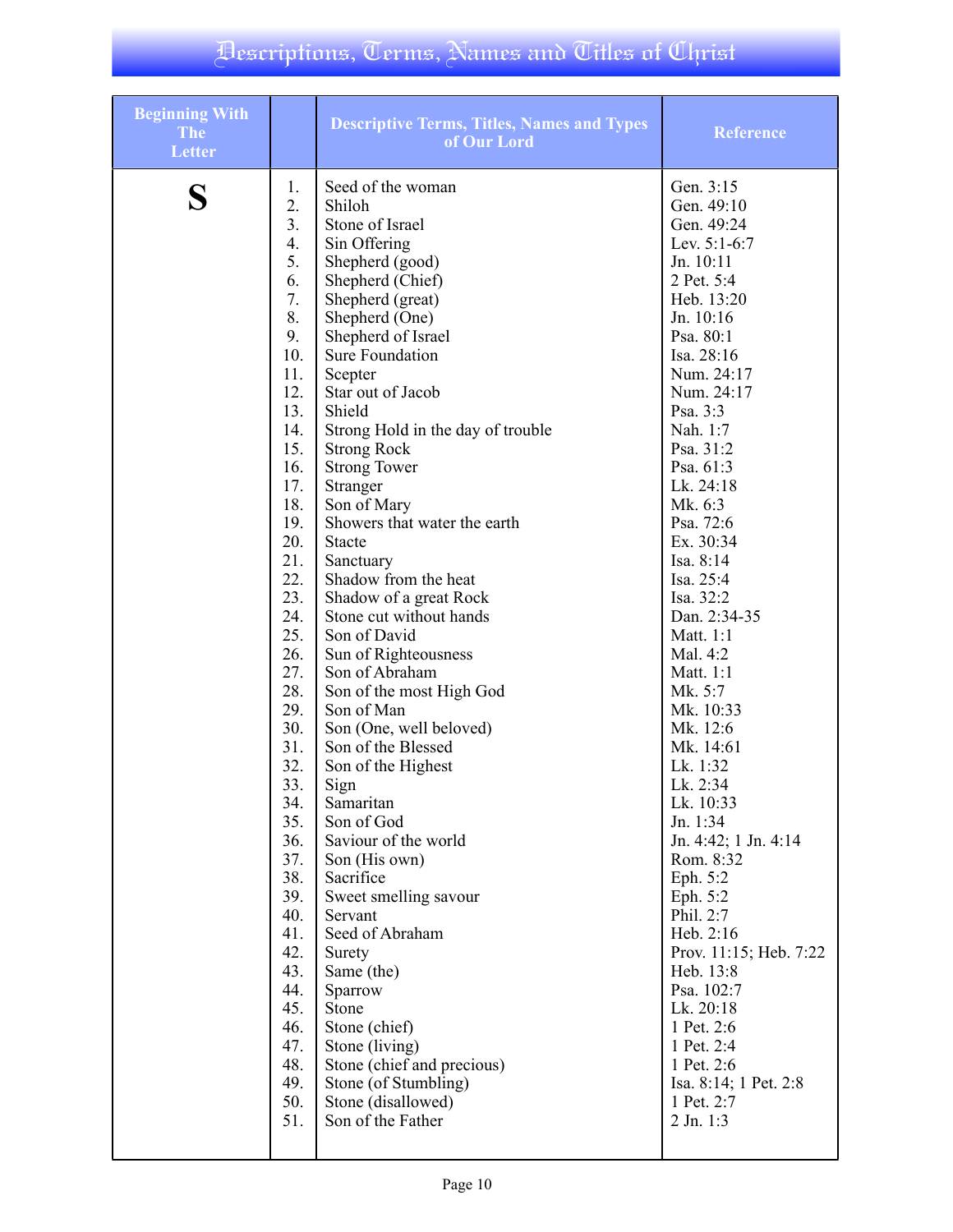| <b>Beginning With</b><br><b>The</b><br><b>Letter</b> |                                                                                       | <b>Descriptive Terms, Titles, Names and Types</b><br>of Our Lord                                                                                                                                                    | <b>Reference</b>                                                                                                                                                     |
|------------------------------------------------------|---------------------------------------------------------------------------------------|---------------------------------------------------------------------------------------------------------------------------------------------------------------------------------------------------------------------|----------------------------------------------------------------------------------------------------------------------------------------------------------------------|
| $\mathbf T$                                          | 1.<br>2.<br>3.<br>4.<br>5.<br>6.<br>7.<br>8.<br>9.<br>10.<br>11.<br>12.               | <b>Trespass Offering</b><br><b>Tender Grass</b><br>Tried stone<br>Turtledoves<br>Truth<br>True Vine<br>Testator<br>True God<br>Testifier<br>True Bread (see under Bread)<br>True Light (See under Light)<br>Thummim | Lev. 1:6-7; Col. 2:13<br>2 Sam. 23:4<br>Isa. 28:16<br>Lev. 1:14<br>Jn. 14:6<br>Jn. 15:1<br>Heb. 9:16<br>1 Jn. 5:20<br>Rev. 22:18<br>Jn. 6:32<br>Jn. 1:9<br>Ex. 28:30 |
| $\blacksquare$                                       | 1.<br>2.<br>3 <sub>1</sub><br>4.<br>5.<br>6.<br>7.                                    | Urim<br>Unspeakable Gift<br>Upholder of all things<br><b>Unchangeable Priest</b><br>Undefiled<br>Understanding<br><b>Unspotted Lamb</b>                                                                             | Ex. 28:30<br>2 Cor. 9:15<br>Heb. 1:3<br>Heb. 7:24<br>Heb. 7:26<br>Prov. 8:14<br>1 Pet. 1:19                                                                          |
|                                                      | 1.<br>2.<br>3.<br>4.                                                                  | Vine (True)<br>Vail<br>Victor<br>Vanquisher                                                                                                                                                                         | Jn. 15:1<br>Ex. 36:35<br>Heb. 10:19-20<br>1 Cor. 15:54-57<br>Heb. 2:14                                                                                               |
|                                                      | 1.<br>2.<br>$\overline{3}$ .<br>4.<br>5.<br>6.<br>7.<br>8.<br>9.<br>10.<br>11.<br>12. | Wafer<br>Worm<br>Wonderful<br>Witness to the people<br>Wall of Fire<br>Word<br>Way<br>Wisdom of God<br>Word of Life<br>Witness (Faithful)<br>Witness (Faithful and True)<br>Word of God                             | Lev. 8:26<br>Psa. 22:6<br>Isa. 9:6<br>Isa. 55:4<br>Zech. 2:5<br>Jn. 1:1<br>Jn. 14:6<br>1 Cor. 1:24<br>$1$ Jn. $1:1$<br>Rev. 1:5<br>Rev. 3:14<br>Rev. 19:13           |
| Y                                                    | $\mathbf{1}$                                                                          | Young Child                                                                                                                                                                                                         | Matt. 2:9                                                                                                                                                            |
| $\mathbf{Z}$                                         | $\mathbf{1}$                                                                          | Zaphnath-paaneah                                                                                                                                                                                                    | Gen. 41:44-45;<br>Jn. 15:5                                                                                                                                           |